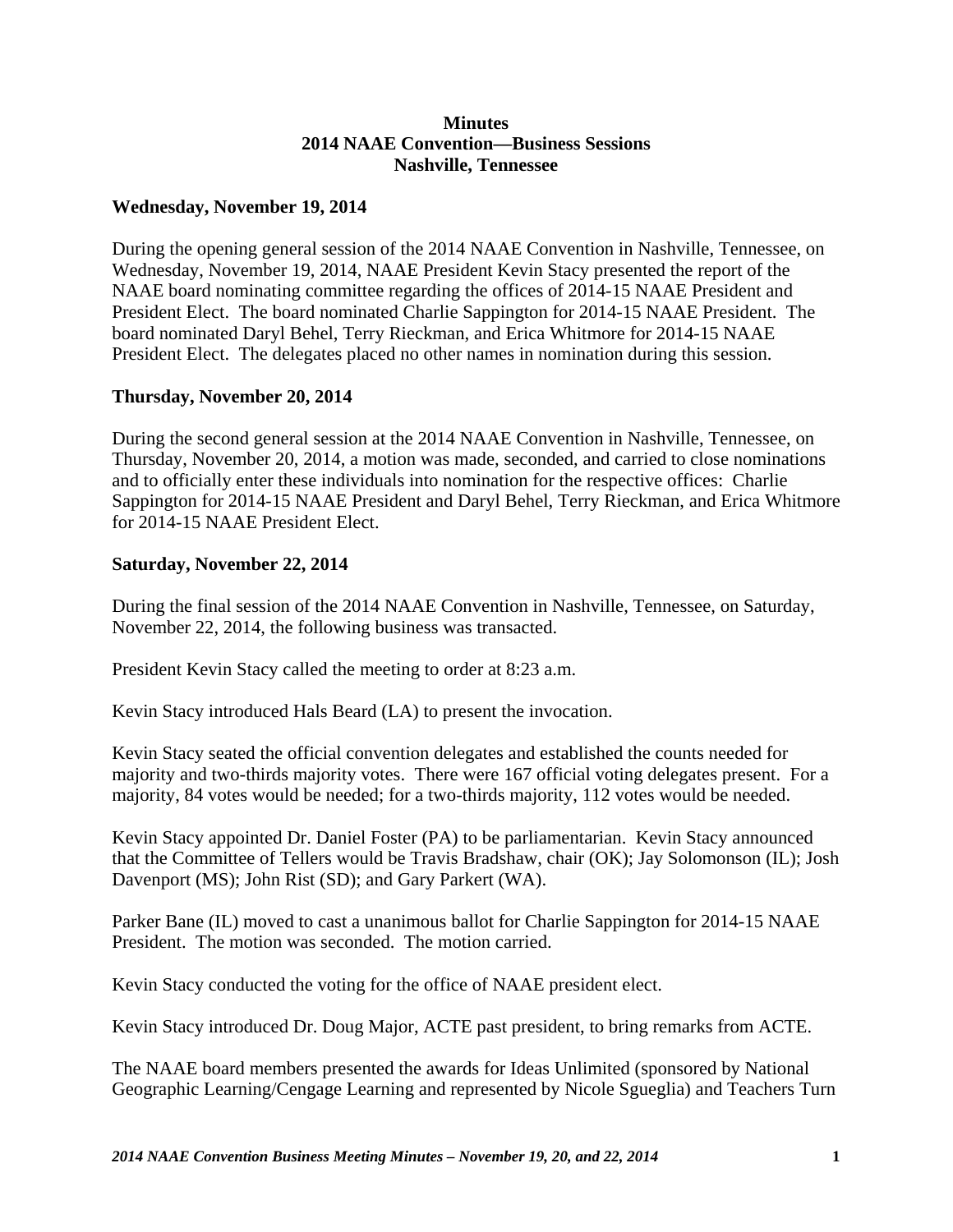the Key (sponsored by RAM, as a special project of the National FFA Foundation) and represented by Aaron Dean.

Kevin Stacy announced the results of the voting for president elect from the Committee of Tellers. One president elect candidate did not secure a majority of votes so the candidate with the lowest number of votes was eliminated and a second ballot vote was called.

Kevin Stacy called on the committee chairs to present the reports from the seven standing committees, as follows:

**Finance**—Josh Rusk (IN) presented the report and moved for acceptance of the report. The second to the motion was implied. The motion carried.

**Marketing**—Joe Linthicum (MD) presented the report and moved for acceptance of the report. The second to the motion was implied. The motion carried.

**Member Services**—Troy Talford (WI) presented the report and moved for acceptance of the report. The second to the motion was implied. The motion carried.

**Policy and Bylaws**—Deanna Thies (MO) presented the report and moved for acceptance of the report. The second to the motion was implied. The motion carried.

**Professional Growth**—Melanie Bloom (IA) presented the report and moved for acceptance of the report. The second to the motion was implied. The motion carried.

**Public Policy**—Brett Brandner (FL) presented the report and moved for acceptance of the report. The second to the motion was implied. The motion carried.

**Strategic Planning**—Scott Johnson (IN) presented the report and moved for acceptance of the report. The second to the motion was implied. The motion carried.

Kevin Stacy then opened the floor for other business.

In relation to the bylaws amendment proposal regarding the board restructuring, Kevin Butt (IA) moved, Kelly O'Donnell (SD) seconded, to adopt the bylaws amendment as presented. Jesse Faber (IL) moved to amend, Sarah LaRose (CT) seconded, to add that the regional vice presidents would be selected from middle or secondary teachers at the time of their election; the amendment carried by voice vote. Division of the house was called for and a standing vote was taken; by a count of 89 to 70, the amendment carried. Jeff Mayes (IA) moved, Zach Rada (MN) seconded, to reconsider the motion to amend. President Stacy verified that Jeff Mayes voted on the prevailing side in the original vote on the amendment. By standing vote, with a count of 90 to 71, the motion to reconsider carried. Another vote was called on the Faber/LaRose amendment; by standing vote, by a count of 63 to 93, the amendment failed. Jeff Mayes (IA) moved to amend the main motion, Kim Houser (WI) seconded, to replace creating three new board positions with two new board positions to be elected by the groups. Mike Akridge (TN) moved to amend the amendment by replacing two board positions with one board position and